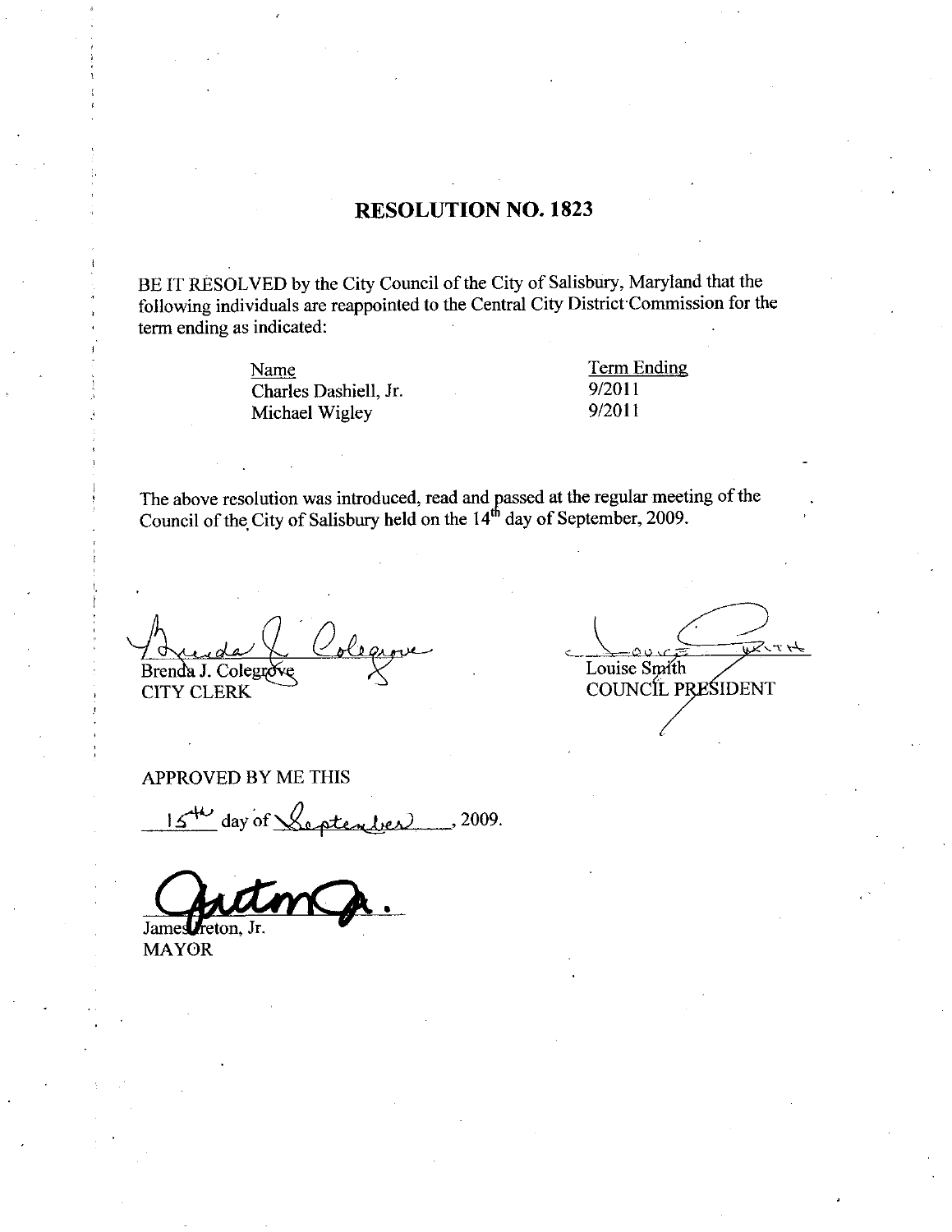INTER

# OFFICE MEMO

## OFFICE OF THE MAYOR

To: John Pick From: Sherrell McBride Subject: Reappointment to the Central City District Commission Date: September 2, 2009

Mayor Ireton would like to reappoint the following persons to the Central City District Commission

Name Term Ending Name Term I<br>Charles Dashiell, Jr. 9/2011<br>Michael Wigley 9/2011 Name<br>Charles Dashiell, Jr. 9/2011<br>Michael Wigley 9/2011

Mr. Wigley has been a member since 2006 and Mr. Dashiell a member since 1983.

Attached you will find information provided by Mr. Dashiell and Mr. Wigley. Also, attached is the Resolution necessary for their reappointment. Please forward this information to the City Council so it may be placed on their agenda for the next meeting. Please let me know if you have any questions

**Attachments**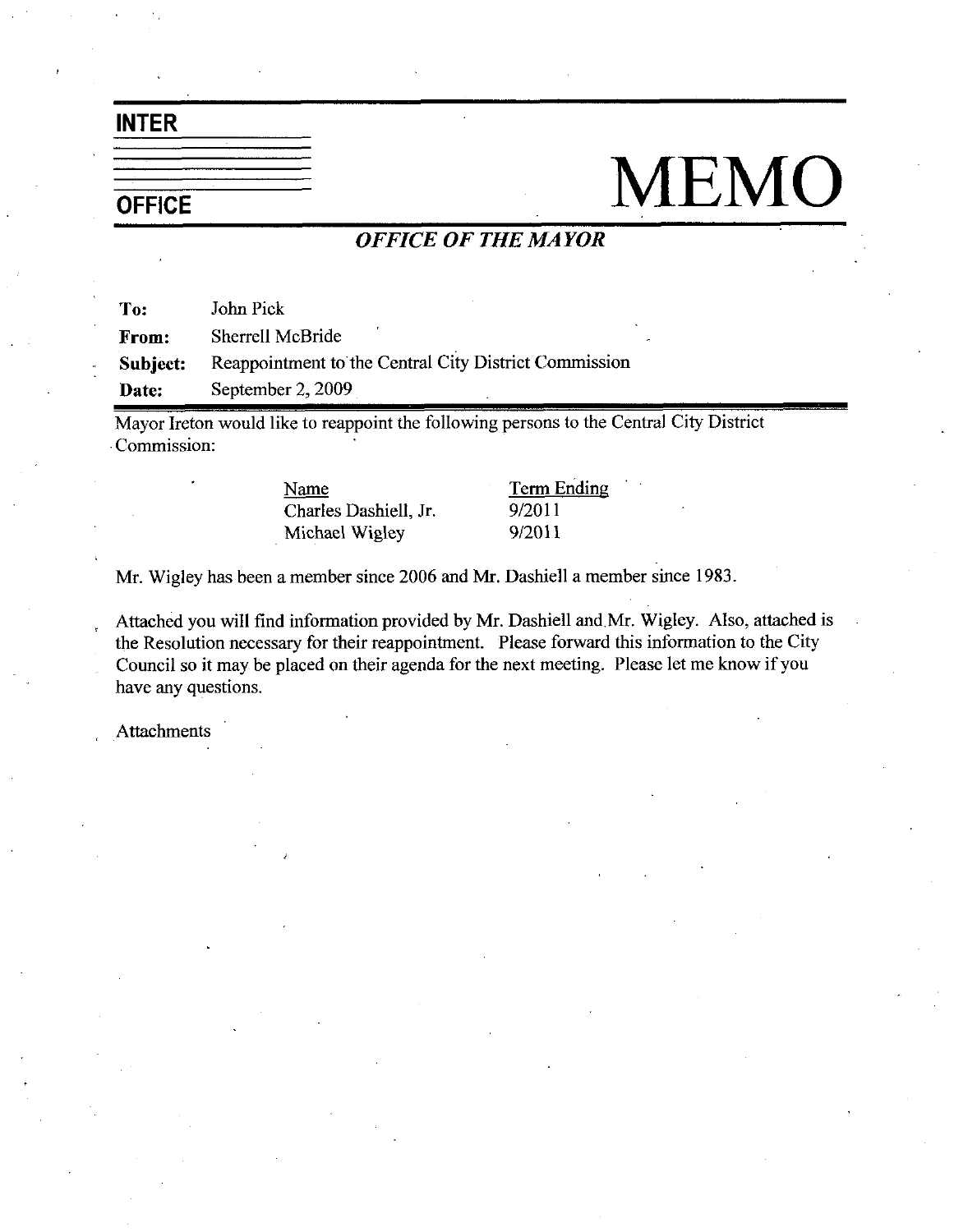Charles Dashiell, Jr.

Charles R. "Chip" Dashiell, Jr. has been a practicing attorney with the law firm of Hearne  $& Bailey, P.A.$  since his admission to the Maryland Bar in 1973. He is presently president of that firm. In addition to having served as vice president of the Wicomico County Council, he is a past president of the Salisbury Area Chamber of Commerce and first vice chair of the Greater Salisbury Committee His community involvement includes service as a member of the Board of Directors, First Shore Federal Savings and Loan Association, Chair of the Board of Trustees, Wesley College, Dover, Delaware, board member, Salisbury Area Chamber of Commerce Foundation, Salisbury Neighborhood Housing Service and Blood Bank of Delmarva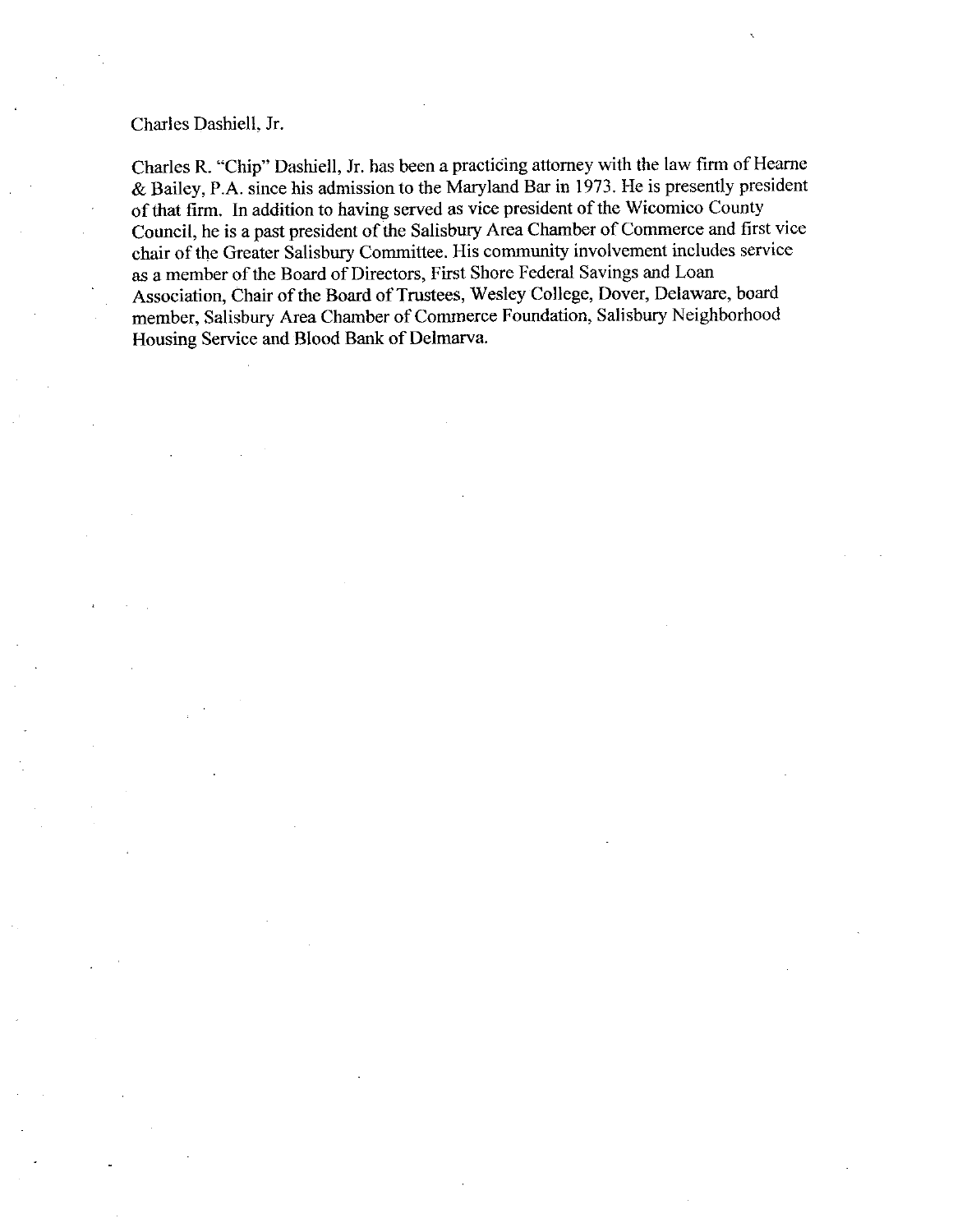

#### ARCHITECTS ENGINEERS SURVEYORS

Gerald G. Friedel, P.E.<br>Michael R. Wigley, AIA<br>Pandu R. Dunlachein michael K. Yngley, Ale<br>Randy B. Duplechain, P.E. Charles R. Woodward, Jr., LS<br>Jo Anne Williams, P.E. Gerald G. Friedel, P.E.<br>Michael R. Wigley, AIA<br>Randy B. Duplechain, P.<br>Charles R. Woodward,<br>Jo Anne Williams, P.E.<br>Charles A. Hauser, P.E. Charles A. Hauser, P.E. W. Zachary Crouch, P.E.

August 27 2009

Office of the Mayor City of Salisbury 125 North Division Street, Room 304 Salisbury, Maryland 21801-4940

Attn: Mayor Jim Ireton

Re: Central City District Committee

Dear Mayor Ireton

Earlier today I was contacted by Karen Reddersen asking whether or not <sup>I</sup> would be willing to continue serving on the Central City District Committee. The purpose of this letter is to inform you that I would indeed be interested, and to thank you for your consideration in the matter. I have attached a current résumé for your review.

Please contact me if you require further information or have any questions regarding the Please contact me if you require further information of have a<br>continuation of this appointment. I look forward to being of service.

Sincerely DAVIS, BOWEN & FRIEDEL, INC.

 $\vee$ 

Michael R. Wigley, AIA, LEED AP Principal

MRW/kaz N:\MRW\Letters\Ireton1.mrw.doc